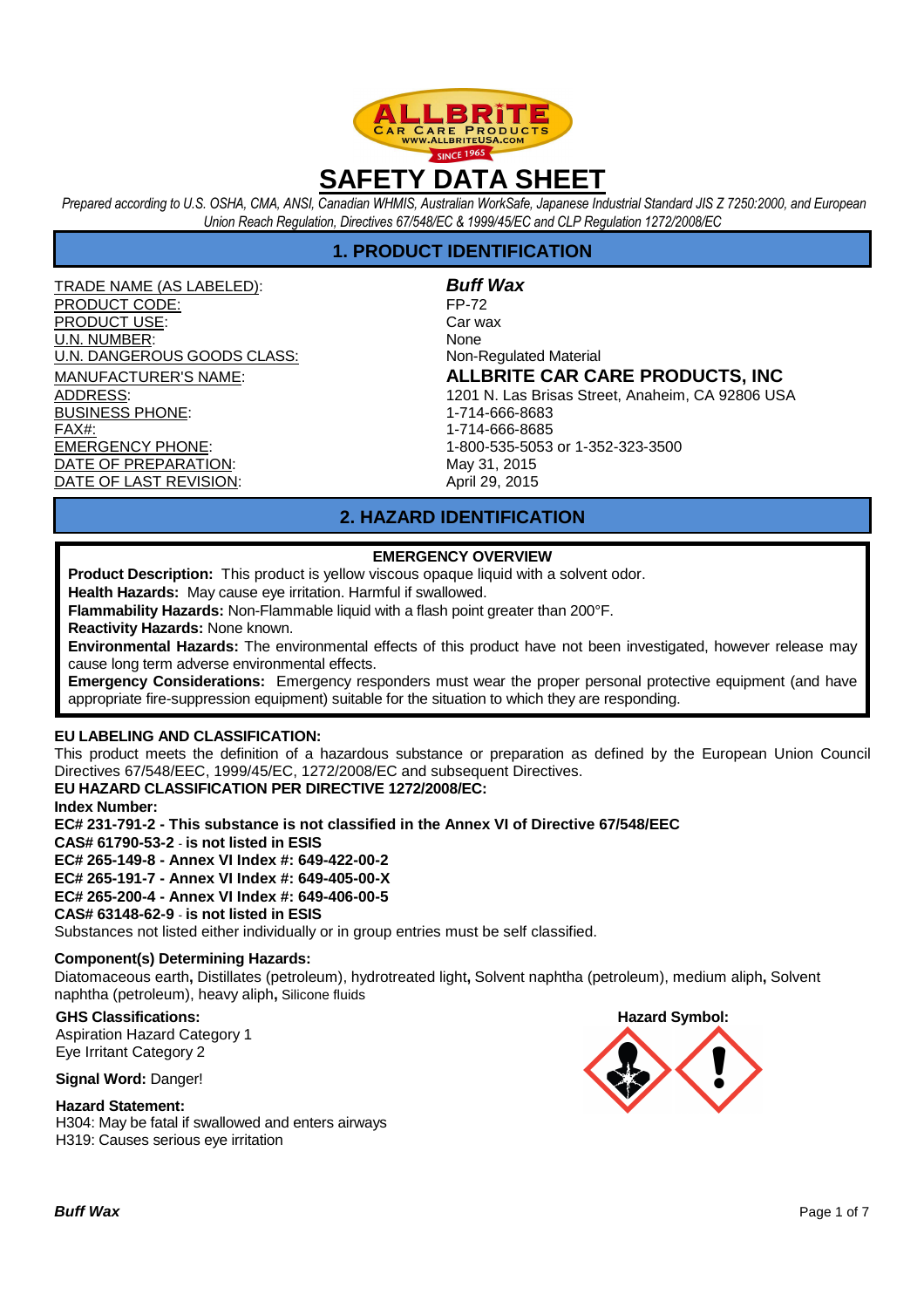

#### **Prevention Statement:**

P264: Wash thoroughly after handling.

P280: Wear protective gloves/protective clothing/eye protection/face protection.

#### **Response Statement:**

P301+P310: IF SWALLOWED: Immediately call a POISON CENTER/doctor

P331: Do NOT induce vomiting.

P305+P351+P338: IF IN EYES: Rinse cautiously with water for several minutes. Remove contact lenses, if present and easy to do. Continue rinsing.

P337+P313: If eye irritation persists: Get medical advice/attention.

## **Storage Statement:**

P405: Store locked up.

#### **Disposal Statement:**

P501: Dispose of contents/container in accordance with local/regional/national/international regulations.

## **HEALTH HAZARDS OR RISKS FROM EXPOSURE:**

**SYMPTOMS OF OVEREXPOSURE BY ROUTE OF EXPOSURE:** The most significant routes of exposure for this product are by inhalation, skin contact, eye contact or ingestion.

#### **ACUTE:**

**INHALATION:** Inhalation of mists may be irritating to the respiratory tract.

**CONTACT WITH SKIN:** Repeated or prolonged contact may cause skin irritation.

**EYE CONTACT:** Contact may cause irritation to the eyes, resulting in redness or watering.

**INGESTION:** Aspiration hazard, may cause lung damage. Ingestion may cause gastrointestinal irritation with nausea and diarrhea.

**CHRONIC**: None known

**TARGET ORGANS: Acute:** Eyes, Skin, Respiratory System

**Chronic:** None Known

| <b>HAZARDOUS INGREDIENTS:</b>                                                                                                                                                                    | CAS#       | <b>EINECS#</b>        | <b>AMOUNT</b> | <b>HAZARD</b><br><b>SYMBOLS</b> | <b>HAZARD CLASSIFICATION</b>        |
|--------------------------------------------------------------------------------------------------------------------------------------------------------------------------------------------------|------------|-----------------------|---------------|---------------------------------|-------------------------------------|
| Water                                                                                                                                                                                            | 7732-18-5  | 231-791-2             | 40 - 85%      | None                            | None                                |
| Diatomaceous earth                                                                                                                                                                               | 61790-53-2 | Not Listed<br>in ESIS | $1 - 10%$     |                                 | EYE IRRIT. CAT 2A, STOT SE 3 (RESP) |
| Distillates (petroleum),<br>hydrotreated light                                                                                                                                                   | 64742-47-8 | 265-149-8             | $1 - 10%$     | ¢,                              | ASP. TOX. CAT 1                     |
| Solvent naphtha<br>(petroleum), medium aliph                                                                                                                                                     | 64742-88-7 | 265-191-7             | $1 - 10%$     | ≼≿                              | ASP. TOX. CAT 1                     |
| Solvent naphtha<br>(petroleum), heavy aliph                                                                                                                                                      | 64742-96-7 | 265-200-4             | $1 - 10%$     | 落                               | ASP. TOX. CAT 1                     |
| Silicone fluids                                                                                                                                                                                  | 63148-62-9 | Not Listed            | $1 - 10%$     | None                            | SKIN IRRIT, CAT 3                   |
| Each of the other components is present in less than 1 percent concentration (0.1% concentration<br>for potential carcinogens, reproductive toxins, respiratory tract sensitizers, and mutagens) |            |                       |               |                                 |                                     |

# **3. COMPOSITION and INFORMATION ON INGREDIENTS**

NOTE: ALL WHMIS required information is included in appropriate sections based on the ANSI Z400.1-2010 format. This product has been classified in accordance with the hazard criteria of the CPR and the SDS contains all the information required by the CPR, EU Regulation 1272/2008 and the Japanese Industrial Standard JIS Z 7250: 2000.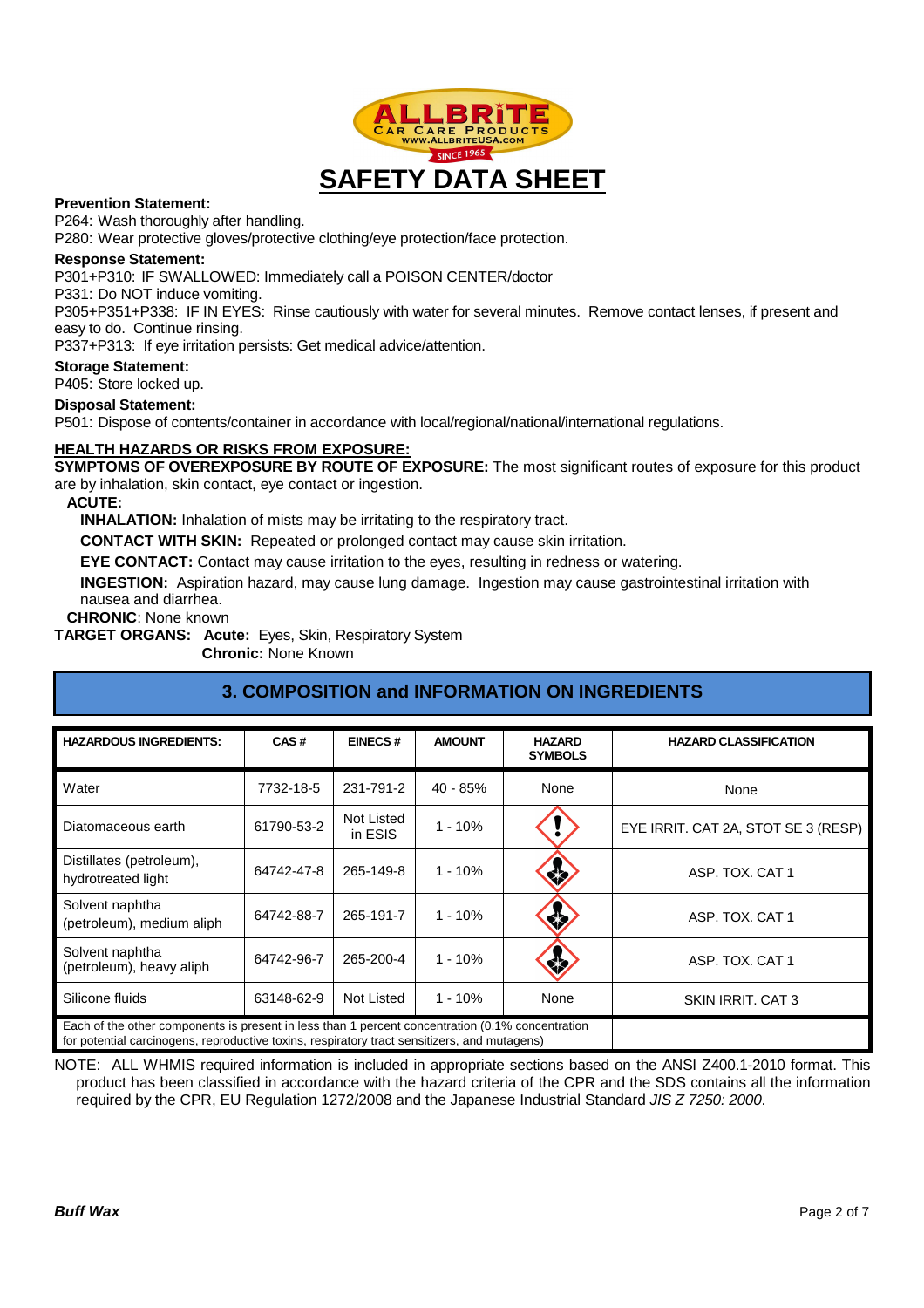

## **4. FIRST-AID MEASURES**

| <b>EYE CONTACT:</b>  | If chemical contacts the eyes, open victim's eyes while under gentle running water. Use sufficient<br>force to open eyelids. Have victim "roll" eyes. Minimum flushing is for 15 minutes. Remove contact<br>lenses, if worn. Seek medical attention.                                                          |
|----------------------|---------------------------------------------------------------------------------------------------------------------------------------------------------------------------------------------------------------------------------------------------------------------------------------------------------------|
| <b>SKIN CONTACT:</b> | Wash contacted area with soap and water. Remove exposed or contaminated clothing, taking care<br>not to contaminate eyes. Seek medical attention if irritation develops and persists.                                                                                                                         |
| <b>INHALATION:</b>   | If chemical is inhaled, or breathing is difficult, remove victim to fresh air. If necessary, use artificial<br>respiration to support vital functions. Seek medical attention.                                                                                                                                |
|                      | If chemical is swallowed, call physician or poison control center for most current information. If<br>professional advice is not available, do not induce vomiting. Never induce vomiting or give diluents                                                                                                    |
| <b>INGESTION:</b>    | (milk or water) to someone who is unconscious, having convulsions, or who cannot swallow. Victims<br>of chemical exposure must be taken for medical attention. Rescuers should be taken for medical<br>attention, if necessary. Take a copy of the label and MSDS with the victim to the health professional. |
|                      | <b>MEDICAL CONDITIONS AGGRAVATED BY EXPOSURE:</b> Persons with pre-existing skin disorders, eye problems, and                                                                                                                                                                                                 |
|                      | impaired respiratory function may be more susceptible to the effects of the substance.                                                                                                                                                                                                                        |
|                      | <b>RECOMMENDATIONS TO PHYSICIANS: Treat symptoms and eliminate overexposure.</b>                                                                                                                                                                                                                              |

## **5. FIRE-FIGHTING MEASURES**

FLASH POINT: >200° F

AUTOIGNITION TEMPERATURE: Not Available FLAMMABLE LIMITS (in air by volume, %): Lower NA Upper NA FIRE EXTINGUISHING MATERIALS: Dry chemical, Foam, Carbon Dioxide.

UNUSUAL FIRE AND EXPLOSION HAZARDS: None known Explosion Sensitivity to Mechanical Impact: Not Sensitive Explosion Sensitivity to Static Discharge: Not Sensitive SPECIAL FIRE-FIGHTING PROCEDURES: Incipient fire responders should wear eye protection. Structural firefighters must wear Self-Contained Breathing Apparatus and full protective equipment. Isolate materials not yet involved in the fire and protect personnel. Move containers from fire area if this can be done without risk; otherwise, cool with carefully applied water spray. If possible, prevent runoff water from entering storm drains, bodies of water, or other environmentally sensitive areas.



# **6. ACCIDENTAL RELEASE MEASURES**

## **PERSONAL PRECAUTIONS:** Proper protective equipment should be used.

**SPILLS:** Absorb spill with inert material (e.g. vermiculite, sand or earth), then place in suitable container. Avoid runoff into storm sewers and ditches which lead to waterways. Dispose of in accordance with applicable Federal, State, and local regulatory procedures (see Section 13, Disposal Considerations).

# **7. HANDLING and STORAGE**

**WORK PRACTICES AND HYGIENE PRACTICES:** As with all chemicals, avoid getting this product ON YOU or IN YOU. Wash thoroughly after handling this product. Do not eat, drink, smoke, or apply cosmetics while handling this product. **STORAGE AND HANDLING PRACTICES:** Protect from physical damage.

**SPECIFIC USES:** Car wax.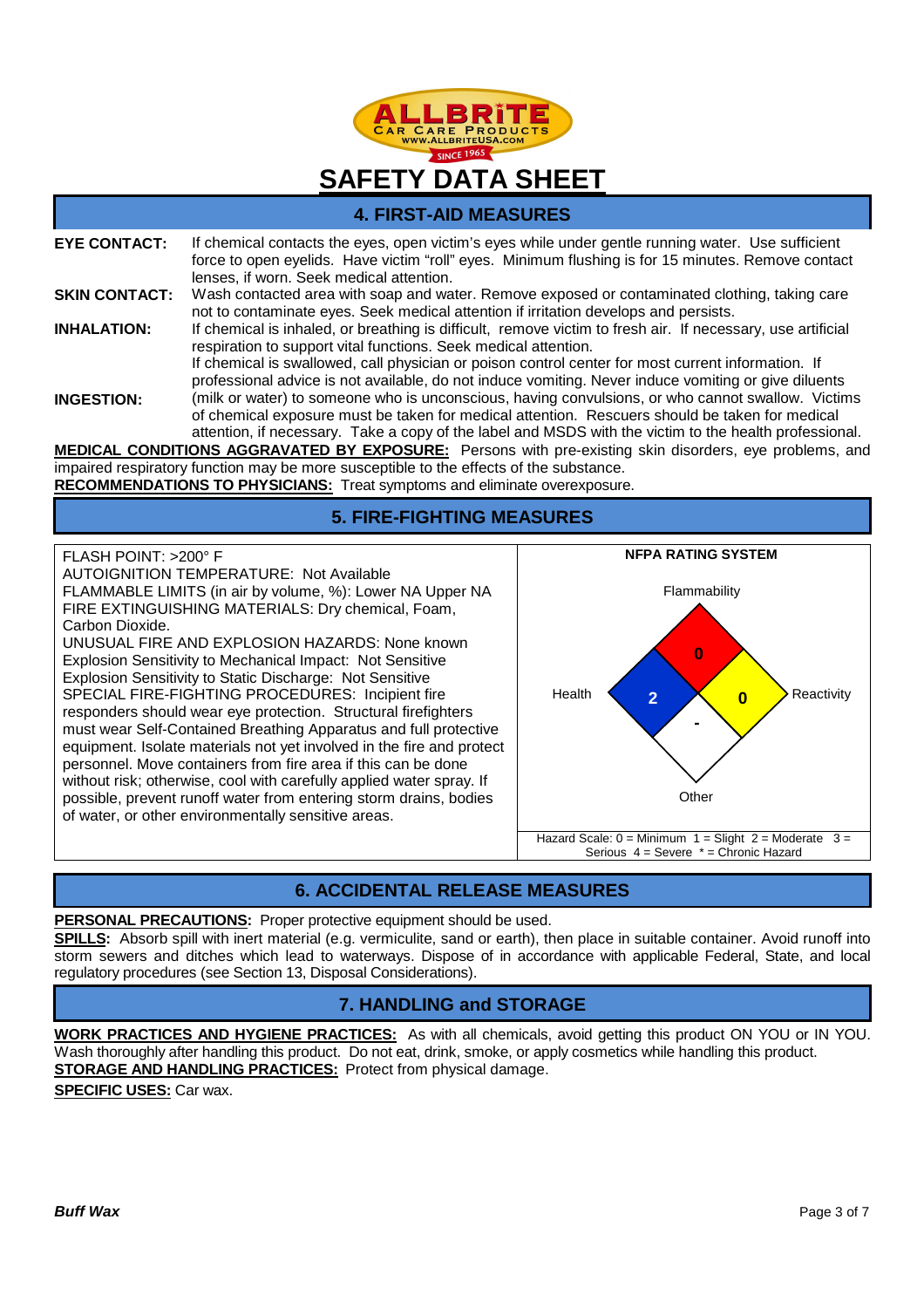

# **8. EXPOSURE CONTROLS - PERSONAL PROTECTION**

## **EXPOSURE LIMITS/GUIDELINES:**

| <b>Component Name</b>                          | CAS#       | <b>ACGIH-TLVs</b> | <b>OSHA PELS</b>     | <b>NIOSH-TLV's</b> | <b>Other</b> |
|------------------------------------------------|------------|-------------------|----------------------|--------------------|--------------|
| Water                                          | 7732-18-5  | None Listed       | None Listed          | None Listed        | Not Listed   |
| Diatomaceous earth                             | 61790-53-2 | None Listed       | 80 mg/m <sup>3</sup> | 6 mg/m $3$         | Not Listed   |
| Distillates (petroleum), hydrotreated<br>light | 64742-47-8 | None Listed       | None Listed          | None Listed        | Not Listed   |
| Solvent naphtha (petroleum),<br>medium aliph   | 64742-88-7 | None Listed       | None Listed          | None Listed        | Not Listed   |
| Solvent naphtha (petroleum), heavy<br>aliph    | 64742-96-7 | None Listed       | None Listed          | None Listed        | Not Listed   |
| Silicone fluids                                | 63148-62-9 | None Listed       | None Listed          | None Listed        | Not Listed   |

## **VENTILATION AND ENGINEERING CONTROLS:** Use with adequate ventilation to ensure exposure levels are maintained below the established limits.

Currently, International exposure limits are not established for all the components of this product. Please check with competent authority in each country for the most recent limits in place.

The following information on appropriate Personal Protective Equipment is provided to assist employers in complying with OSHA regulations found in 29 CFR Subpart I (beginning at 1910.132) or equivalent standard of Canada, or standards of EU member states (including EN 149 for respiratory PPE, and EN 166 for face/eye protection), and those of Japan. Please reference applicable regulations and standards for relevant details.

**RESPIRATORY PROTECTION:** Not normally required with this product. If exposure limits are exceeded, use only respiratory protection authorized in the U.S. Federal OSHA Respiratory Protection Standard (29 CFR 1910.134), equivalent U.S. State standards, Canadian CSA Standard Z94.4-93, the European Standard EN149, or EU member states.

**EYE PROTECTION:** Splash goggles or safety glasses with side shields recommended to prevent eye contact. If necessary, refer to U.S. OSHA 29 CFR 1910.133, Canadian Standards, and the European Standard EN166, Australian Standards, or relevant Japanese Standards.

**HAND PROTECTION:** Compatible protective gloves recommended. Wash hands after removing gloves. If necessary, refer to U.S. OSHA 29 CFR 1910.138, the European Standard DIN EN 374, the appropriate Standards of Canada, Australian Standards, or relevant Japanese Standards.

**BODY PROTECTION:** Use body protection appropriate for task. Coveralls, rubber aprons, or chemical protective clothing made from natural rubber are generally acceptable, depending upon the task. If necessary, refer to appropriate Standards of Canada, or appropriate Standards of the EU, Australian Standards, or relevant Japanese Standards. If a hazard of injury to the feet exists due to falling objects, rolling objects, where objects may pierce the soles of the feet or where employee's feet may be exposed to electrical hazards, use foot protection, as described in U.S. OSHA 29 CFR 1910.136.

# **9. PHYSICAL and CHEMICAL PROPERTIES**

## **INFORMATION ON BASIC PHYSICAL AND CHEMICAL PROPERTIES:**

**APPEARANCE (Physical State) and COLOR:** This product a yellow viscous opaque liquid. **ODOR:** Solvent odor.

**ODOR THRESHOLD:** Not Available **pH:** Not available **MELTING/FREEZING POINT:** < 32°F **BOILING POINT:** 204°F (97°C) **FLASH POINT:** >200°F **EVAPORATION RATE (n-BuAc=1):** .04 **FLAMMABILITY (SOLID, GAS):** Not Applicable **UPPER/LOWER FLAMMABILITY OR EXPLOSION LIMITS:** Not Applicable **VAPOR PRESSURE (mm Hg @ 20°C (68**°**F):** 12 mm Hg @ 20°C **VAPOR DENSITY:** 4 **RELATIVE DENSITY:** Not Applicable **DENSITY:** Not Available **SPECIFIC GRAVITY:** 1.09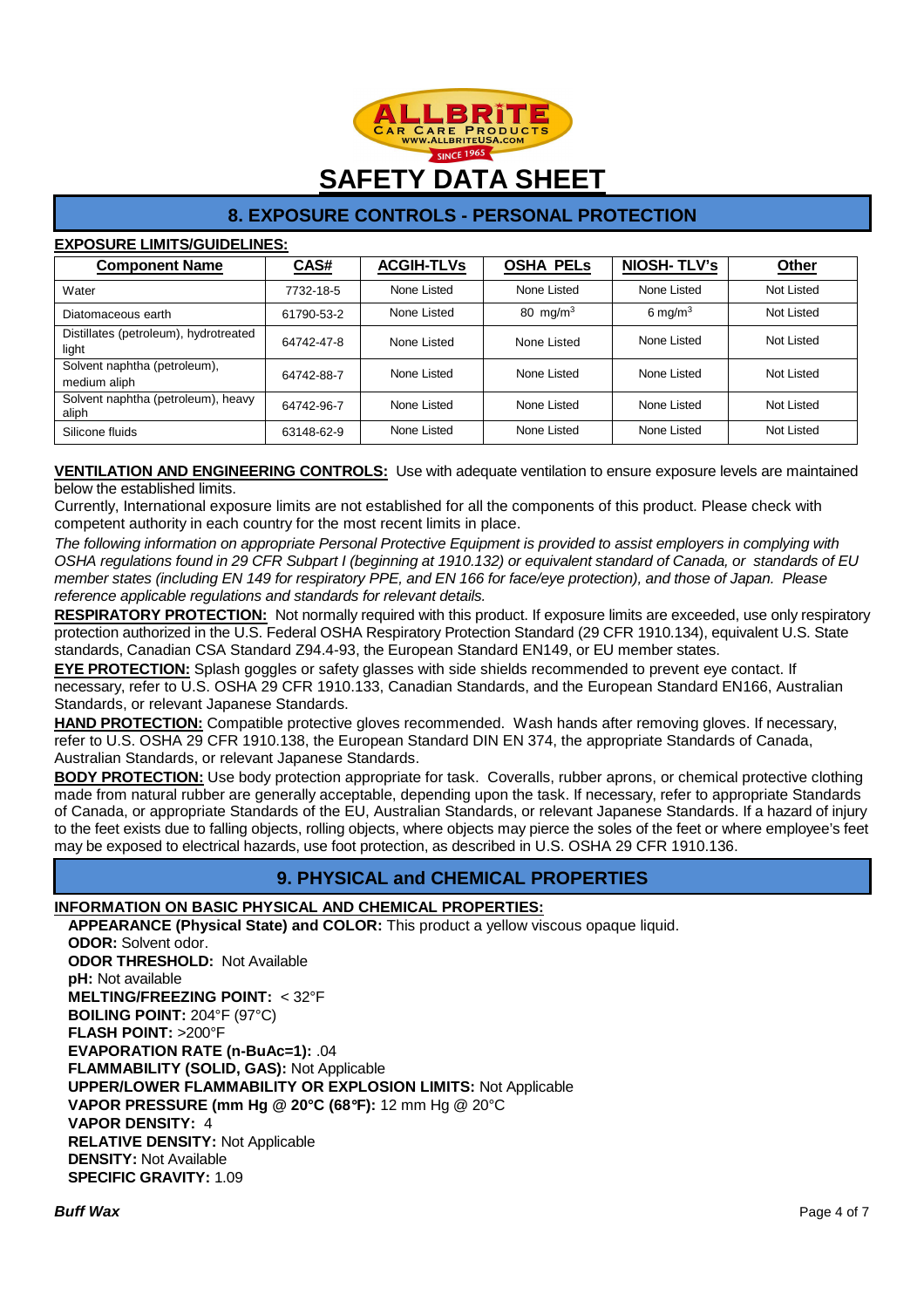

**SOLUBILITY IN WATER:** Moderately dispersible **WEIGHT PER GALLON:** Not Available **PARTITION COEFFICENT (n-octanol/water):** Not Applicable **AUTO-IGNITION TEMPERATURE:** Not Applicable **DECOMPOSITION TEMPERATURE:** Not Available **VISCOSITY:** Not Available **VOC g/l / Lb/gal:** 0

# **10. STABILITY and REACTIVITY**

**STABILITY**: Stable under ordinary conditions of use and storage **DECOMPOSITION PRODUCTS:** Thermal decomposition may produce oxides of carbon. **MATERIALS WITH WHICH SUBSTANCE IS INCOMPATIBLE:** No data available. **HAZARDOUS DEPOLYMERIZATION**: Will not occur.

**CONDITIONS TO AVOID:** None.

# **11. TOXICOLOGICAL INFORMATION**

**TOXICITY DATA:** No data available.

**SUSPECTED CANCER AGENT:** None of the components of this product are listed by agencies tracking the carcinogenic potential of chemical compounds:

**IRRITANCY OF PRODUCT:** This product may be irritating to eyes, skin and respiratory system.

**SENSITIZATION TO THE PRODUCT:** None known

**REPRODUCTIVE TOXICITY INFORMATION:** Listed below is information concerning the effects of this product and its components on the human reproductive system.

Mutagenicity: The components of this product are not reported to produce mutagenic effects in humans.

Embryotoxicity: The components of this product are not reported to produce embryotoxic effects in humans.

Teratogenicity: The components of this product are not reported to produce teratogenic effects in humans.

Reproductive Toxicity: The components of this product are not reported to produce reproductive effects in humans.

# **12. ECOLOGICAL INFORMATION**

ALL WORK PRACTICES MUST BE AIMED AT ELIMINATING ENVIRONMENTAL CONTAMINATION.

**TOXICITY:** No Data available for this mixture.

**MOBILITY IN SOIL:** No Data

**PERSISTENCE/DEGRADABILITY:** Possibly hazardous short term degradation products are not likely. However, long term degradation products may arise.

**ENVIRONMENTAL STABILITY:** Controls should be engineered to prevent release to the environment, including procedures to prevent spills, atmospheric release and release to waterways

**BIOACCUMULATION/ACCUMULATION:** These products have not been tested for bio-accumulation potential.

**WATER ENDANGERMENT CLASS:** Not Established

# **13. DISPOSAL CONSIDERATIONS**

**PREPARING WASTES FOR DISPOSAL:** Waste disposal must be in accordance with appropriate U.S. Federal, State, and local regulations, those of Canada, Australia, EU Member States and Japan. **EU Waste Code**: Not Listed

# **14. TRANSPORTATION INFORMATION**

US DOT, IATA, IMO, ADR:

**U.S. DEPARTMENT OF TRANSPORTATION (DOT) SHIPPING REGULATIONS:** This product is classified (per 49 CFR 172.101) by the U.S. Department of Transportation, as follows.

| Non-Regulated Material |
|------------------------|
| <b>None</b>            |
| None                   |
| None                   |
|                        |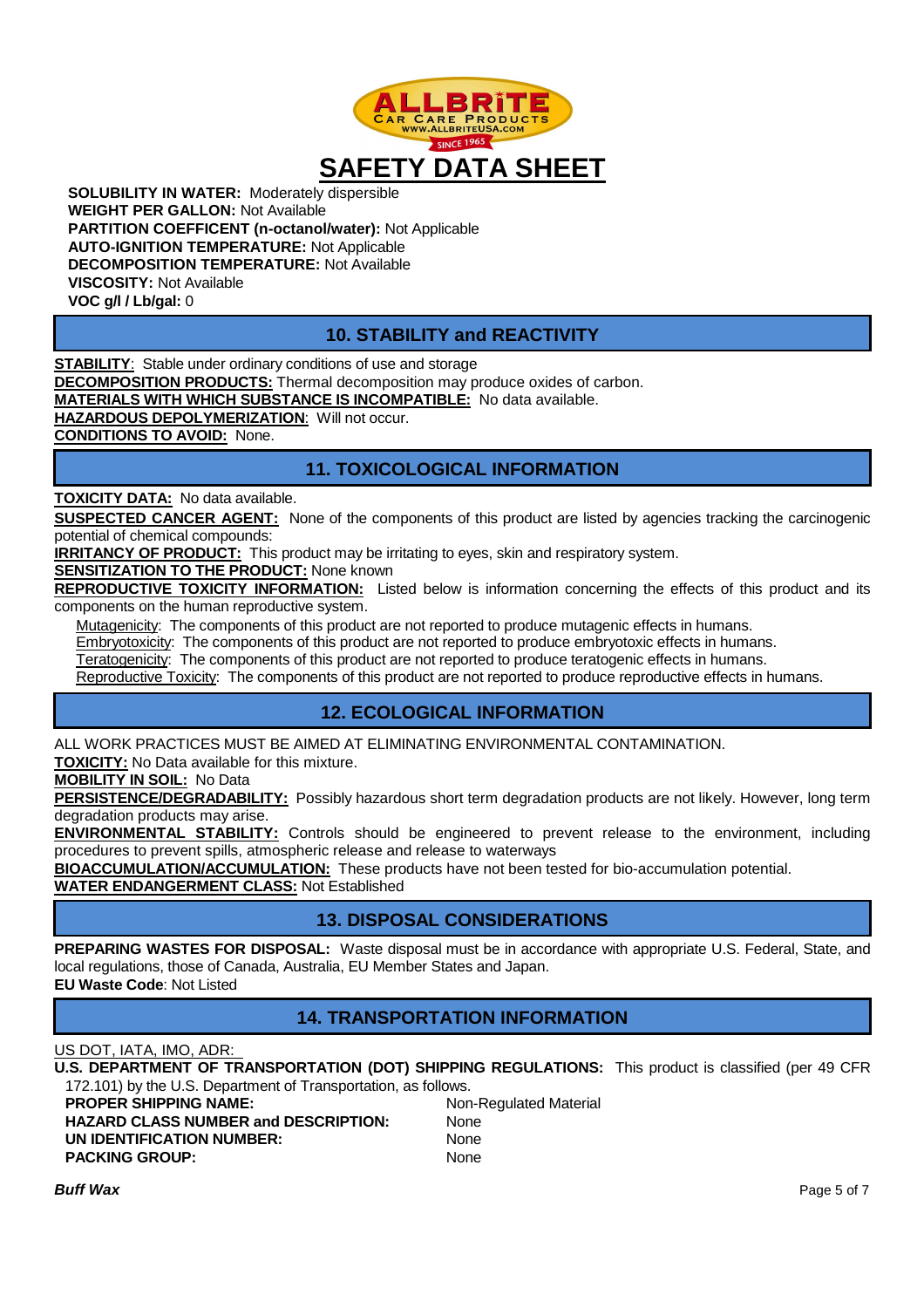

**DOT LABEL(S) REQUIRED:** None

**NORTH AMERICAN EMERGENCY RESPONSE GUIDEBOOK NUMBER:** None

**RQ QUANTITY:** None

**MARINE POLLUTANT:** The components of this product are not designated by the Department of Transportation to be Marine Pollutants (49 CFR 172.101, Appendix B).

INTERNATIONAL AIR TRANSPORT ASSOCIATION SHIPPING INFORMATION (IATA): This product is not considered as dangerous goods.

INTERNATIONAL MARITIME ORGANIZATION SHIPPING INFORMATION (IMO): This product is not considered as dangerous goods.

EUROPEAN AGREEMENT CONCERNING THE INTERNATIONAL CARRIAGE OF DANGEROUS GOODS BY ROAD (ADR): This product is not considered by the United Nations Economic Commission for Europe to be dangerous goods

## **15. REGULATORY INFORMATION**

## **UNITED STATES REGULATIONS:**

**SARA REPORTING REQUIREMENTS** 

The components of this product are subject to the reporting requirements of Sections 302, 304, and 313 of Title III of the Superfund Amendments and Reauthorization Act. **SECTION 302 (RQ):** None **SECTION 302 (TPQ):** None **SECTION 313:** None **TSCA** All components in this product mixture are listed on the US Toxic Substances

Control Act (TSCA) inventory of chemicals.

**SARA 311/312:** Acute Health: Yes; Chronic Health: No; Fire: No; Reactivity: No

## **U.S. CERCLA REPORTABLE QUANTITY (RQ):** None

**CALIFORNIA SAFE DRINKING WATER AND TOXIC ENFORCEMENT ACT (PROPOSITION 65):** This product does not contain a component above the 0.1% level which is listed as a California Proposition 65 chemical.

## **CANADIAN REGULATIONS:**

**CANADIAN DSL/NDSL INVENTORY STATUS:** All of the components of this product are on the DSL Inventory.

**CANADIAN ENVIRONMENTAL PROTECTION ACT (CEPA) PRIORITIES SUBSTANCES LISTS:** No component of this product is on the CEPA First Priorities Substance Lists.

**CANADIAN WHMIS CLASSIFICATION and SYMBOLS:** This product has been classified per WHMIS 2015 standards

## **EU HAZARD INFORMATION**:

See section 2 for details

## **AUSTRALIAN INFORMATION FOR PRODUCT:**

**AUSTRALIAN INVENTORY OF CHEMICAL SUBSTANCES (AICS) STATUS:** All components of this product are listed on the AICS or exempt.

**STANDARD FOR THE UNIFORM SCHEDULING OF DRUGS AND POISONS:** Not applicable.

**JAPANESE INFORMATION FOR PRODUCT:** 

**JAPANESE MINISTER OF INTERNATIONAL TRADE AND INDUSTRY (MITI) STATUS:** The components of this product are not listed as Class I Specified Chemical Substances, Class II Specified Chemical Substances, or Designated Chemical Substances by the Japanese MITI.

## **INTERNATIONAL CHEMICAL INVENTORIES:**

Listing of the components on individual country Chemical Inventories is as follows:

Asia-Pac: Listed

Australian Inventory of Chemical Substances (AICS): Listed

Korean Existing Chemicals List (ECL): Listed

Japanese Existing National Inventory of Chemical Substances (ENCS): Listed

Philippines Inventory if Chemicals and Chemical Substances (PICCS): Listed

Swiss Giftliste List of Toxic Substances: Listed

U.S. TSCA: Listed